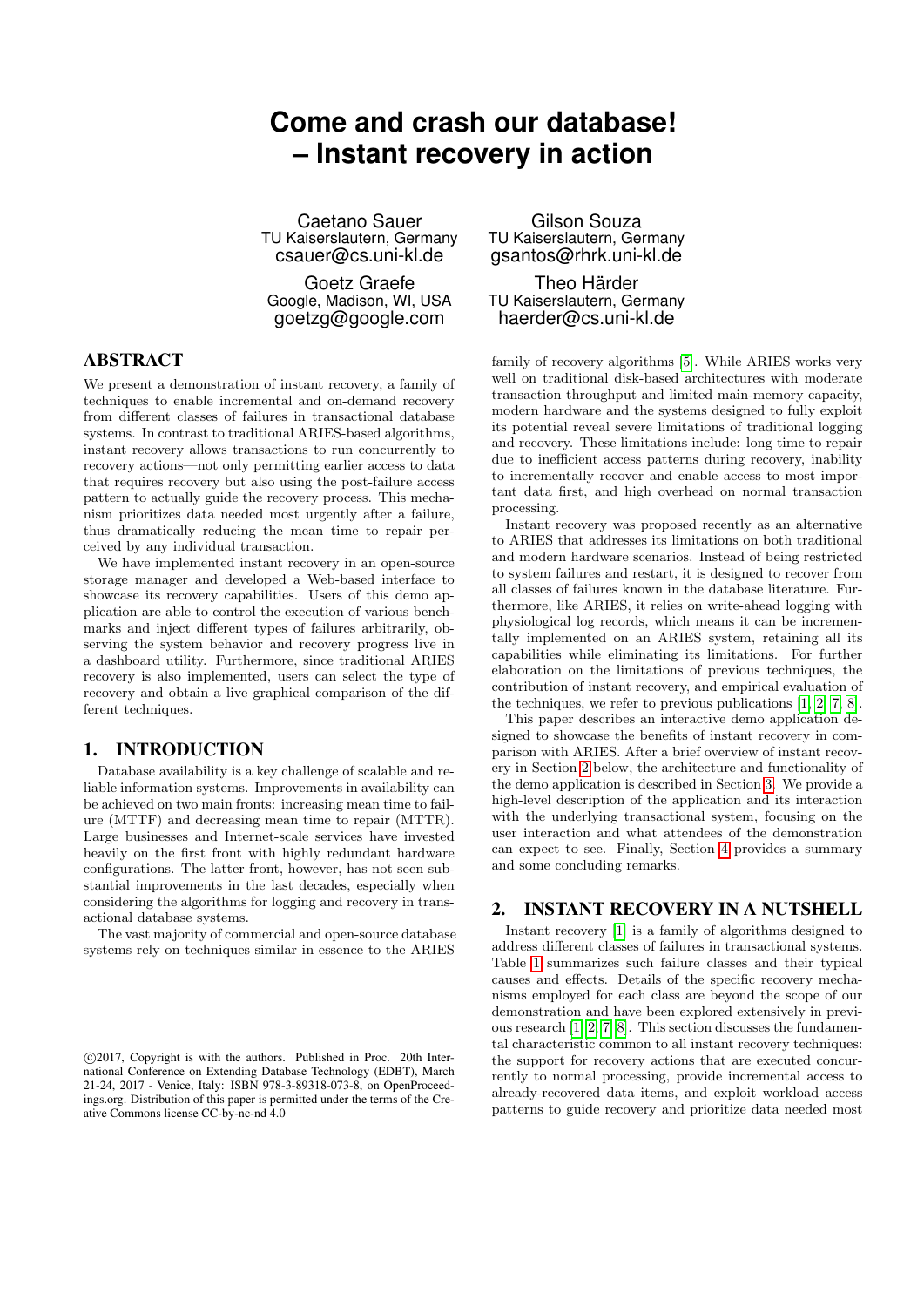<span id="page-1-1"></span>

| <b>Failure class</b> | Loss                                         | Typical<br>cause                 | Response |
|----------------------|----------------------------------------------|----------------------------------|----------|
| Transaction          | Single-<br>transaction<br>progress           | Deadlock                         | Rollback |
| System               | Server<br>process<br>$(in-memory)$<br>state) | Software<br>fault,<br>power loss | Restart  |
| Media.               | Stored data                                  | Hardware<br>fault                | Restore  |
| Single page          | Local integrity                              | Partial<br>writes,<br>wear-out   | Repair   |

Table 1: Failure classes, their causes, and effects (from [\[8\]](#page-3-4))

urgently. In order to summarize these techniques and provide an overview of how instant recovery works, we discuss the case of restart after a system failure.

When a system failure occurs, the in-memory state of the database server process is lost and must therefore be recovered when the system comes back up. As in ARIES recovery, this boils down to determining which transactions must be rolled back in the UNDO phase (i.e., active transactions) and which pages must have their updates replayed in the REDO phase (i.e., dirty pages). Such information is collected with a sequential log scan in the log analysis phase, which covers the interval from the most recent checkpoint up to the last persisted log record.

In essence, the key characteristic that distinguishes instant restart from ARIES restart is that, once log analysis information is collected, the REDO and UNDO phases can be performed on a per-page and a per-transaction basis, respectively. In other words, recovery actions can be scheduled according to a variety of policies, and not just the schedule dictated by a sequential REDO or UNDO log scan. This means that as soon as log analysis is complete (which usually only takes a few seconds), transactions can immediately be admitted to the system and, as soon as they touch a page in need of recovery (i.e., a page marked dirty during log analysis) or incur a lock conflict with a transaction in need of rollback (i.e., a transaction marked active during log analysis), that single page or that single transaction can be recovered on demand. The basic design features that enable such on-demand recovery are (i) a per-page chain of log records that is also the basis of single-page recovery [\[2\]](#page-3-2); and (ii) tracking acquired locks during checkpoints and log analysis.

Fig. [1](#page-1-2) illustrates the process of on-demand recovery during instant restart. In this scenario, log analysis has detected two dirty pages, A and B, whose expected page LSN is  $x$  and  $y$ , respectively. Furthermore, two pre-failure active transactions,  $T_1$ , holding locks with identifiers b and d, and  $T_2$ , with lock on f, were also detected. After log analysis, a new transaction is initiated—shown here as the gray box on the top left corner. This transaction attempts to fix page B in the buffer pool; because this page is marked as needing recovery, on-demand REDO processing kicks in and log records pertaining to this page are replayed by following a backward chain of log records (which is exactly the same process employed for single-page recovery [\[2\]](#page-3-2)). Log replay of this single page happens concurrently with replay of any other page; in fact, it may even happen with asynchronous, ARIES-style REDO based on a forward log scan.

<span id="page-1-2"></span>

After page B is restored, the new transaction attempts to acquire a lock on  $f$ . In this case, the lock table yields a conflict with transaction  $T_2$ ; since this transaction is a pre-failure one, its rollback is triggered by this lock conflict. Because rollback of a pre-failure transaction works exactly in the same way as a transaction abort during normal processing (e.g., due to deadlock), the same logic is applied. Once such rollback is completed, the locks held by  $T_2$  are released and the lock is finally granted to the waiting post-failure transaction.

The on-demand and incremental recovery schedules essentially reduce the MTTR as perceived by a single transaction by multiple orders of magnitude. ARIES restart recovery, in contrast, usually requires at least a full REDO log scan which is typically the longest phase of recovery by far  $[6]$ before the first post-failure transaction can complete<sup>[1](#page-1-3)</sup>.

In the next section, we describe the demo application proposed by this paper. It is the first interactive user interface ever developed for instant recovery, which can not only reproduce some of our empirical measurements, but also allow the user to interact with the workload, observe the system behavior graphically, and, most importantly, inject failures arbitrarily.

#### <span id="page-1-0"></span>3. DEMONSTRATION

Instant recovery techniques such as single-page recovery, instant restart, and instant restore have been implemented over the past three years in the Zero<sup>[2](#page-1-4)</sup> storage manager prototype, which is a fork of the well-known Shore-MT  $[3]^3$  $[3]^3$  $[3]^3$ . Zero has also been incorporated into the MariaDB database system (a modern fork of MySQL) as a storage engine module that can be used as an alternative to the popular InnoDB engine.

Our demonstration will provide a hands-on experience to interact with these systems under a variety of benchmark workloads. Focusing mainly on the logging and recovery aspects, the demo program enables users to inject different types of failures in a database workload running on Zero and observe the recovery process live in an intuitive graphical interface. Combined with a choice of parametrized workloads, this rich interface allows users to interactively explore

<span id="page-1-3"></span><sup>1</sup> Improvements to the ARIES algorithm aimed at enabling earlier access during recovery have been proposed [\[5,](#page-3-0) [4\]](#page-3-8), but, in summary, none of them provides fully on-demand and incremental recovery to fine-granular objects, especially those needed most urgently by the application. The limitations of these "extended" versions of ARIES are also discussed in previous work [\[1,](#page-3-1) [8\]](#page-3-4)

<span id="page-1-4"></span><sup>2</sup><https://github.com/caetanosauer/zero>

<span id="page-1-5"></span><sup>3</sup><https://sites.google.com/site/shoremt/>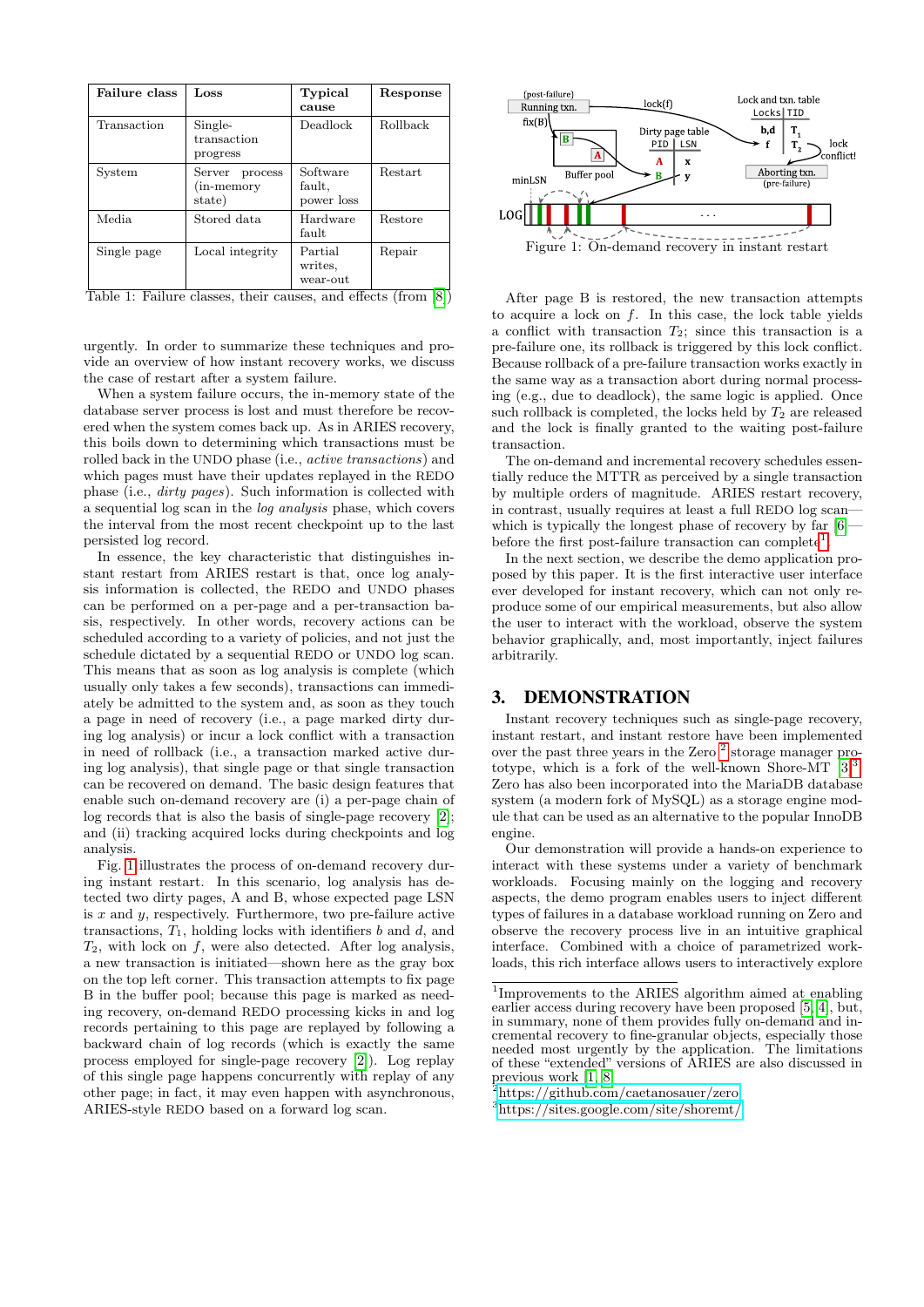<span id="page-2-0"></span>

Figure 2: Architecture of the demo program

the potential of instant recovery techniques in improving database reliability.

To demonstrate the various instant recovery techniques and compare them with traditional ARIES-based recovery, we have developed a Web-based interface to control the execution of benchmarks and display relevant system statistics in a graphical way. This section describes how our demo program is organized, how it achieves these goals, and how the user can interact with it.

#### 3.1 Demo program architecture

The diagram in Fig. [2](#page-2-0) illustrates the main components of the demo program and their interaction. The Web interface serves two main purposes: first, it sends commands to the Zero storage manager (which may be running either independently or as a storage engine inside MariaDB) to control the execution of workloads as well as adjust system and benchmark parameters dynamically; and second, it serves as a "dashboard" to visualize real-time statistics.

The communication between Web client and server is implemented with a JSON-based REST API. Commands are available to start and stop a certain benchmark workload and—especially for the purposes of instant recovery—inject system crashes and persistent storage failures. System crashes cause the immediate destruction of all in-memory data structures of the server process—most importantly buffer pool, transaction manager, and lock table. In Fig. [2,](#page-2-0) the process of receiving a command via the REST API and forwarding it to the storage manager kernel is illustrated by arrow number 1. The following paragraphs discuss the remainder of the demo program architecture by referring to the numbered arrows.

While the storage manager kernel processes transactions, it generates two types of information which are relevant for the demo. First, a collection of system counters (arrow 2) is used to keep track of system events for which only the total number of occurrences is of interest. For example, counters of transaction commits, page reads and writes, log volume generated, number of active transactions, number of dirty pages, etc. are typical measures of interest.

The second collection mechanism is through the transaction log (arrow 3). By continuously analyzing the logs and performing various aggregations, events can be collected in a time-dependent manner, allowing more detailed statistics than those provided by simple counters. The information collected from the system counters and the transaction log is stored in a collection of statistic tables (arrows 4 and 5), which are finally serialized into the JSON format for display in the demo (arrow 6).

#### 3.2 Visualizing the recovery process

As mentioned above, the demo application provides commands to inject failures into the running workload. We support injection of three of the four classes summarized in Table [1:](#page-1-1) system, media, and single-page failures. The remaining class—transaction failure—is not supported because there is not much to demonstrate in that case, as the abort of a single transaction does not cause any noticeable impact on system behavior.

When injecting a failure, the user may also choose which recovery method to employ: traditional ARIES or instant recovery. In addition to system failures, users can also inject a failure on persistent storage (e.g., single-page or wholedevice failures) independently of system failures—i.e., different failure modes can be mixed and matched freely. Furthermore, failures can be re-injected at any time during recovery from a previous failure, demonstrating the independence and idempotency of recovery modes.

Regardless of whether recovery activities are being carried on or not, the dashboard of the demo program constantly displays statistics collected from the statistic tables described above, some of which can be selected for plotting. For instance, the user can observe the transaction throughput along with the buffer pool hit ratio. During instant restart after a system failure, these values should gradually rise as on-demand, incremental recovery progresses.

In addition to statistics available during normal processing, special statistics are collected and displayed during the recovery process—for instance, progress bars indicate the percentage of completion of each recovery phase (log analysis, REDO, and UNDO).

#### 3.3 Screenshot walk-through

Fig. [3](#page-3-9) shows a screenshot of our demo application in which a TPC-C workload is running and two recovery processes are currently active: instant restart (from a system failure) and instant restore (from a media failure). At the top, the IP address of the server process is provided along with the chosen workload—in this case TPC-C. An additional button opens up a pop-up window in which system and workload parameters can be adjusted—some of which can also be changed while the benchmark runs. Below that, three red buttons are provided to inject a system, media, or single-page failure. In the latter case, the user can additionally specify what kind of page should be selected for failure (in this case, a root page of an index). These buttons remain available even when recovery is already being carried out, allowing users to simulate failure-on-failure scenarios.

The middle part of the screenshot shows the graphical display component, in which three statistics are currently selected—transaction commit rate, page reads, and page writes. Using the "Choose counters" button on the top, users can select different statistics to plot. A text output of all stats and counters is also available but omitted here.

Finally, the bottom part shows the progress of currently ongoing recovery processes. In this case, a system restart is being carried on, and the progress bars show how much of the REDO and UNDO phases has been completed. Below that, a single progress bar displays the progress of a concomitant restore process, in which segments of the failed device are also restored incrementally. Note that transactions are running despite the ongoing recovery—this is the crucial feature of instant recovery.